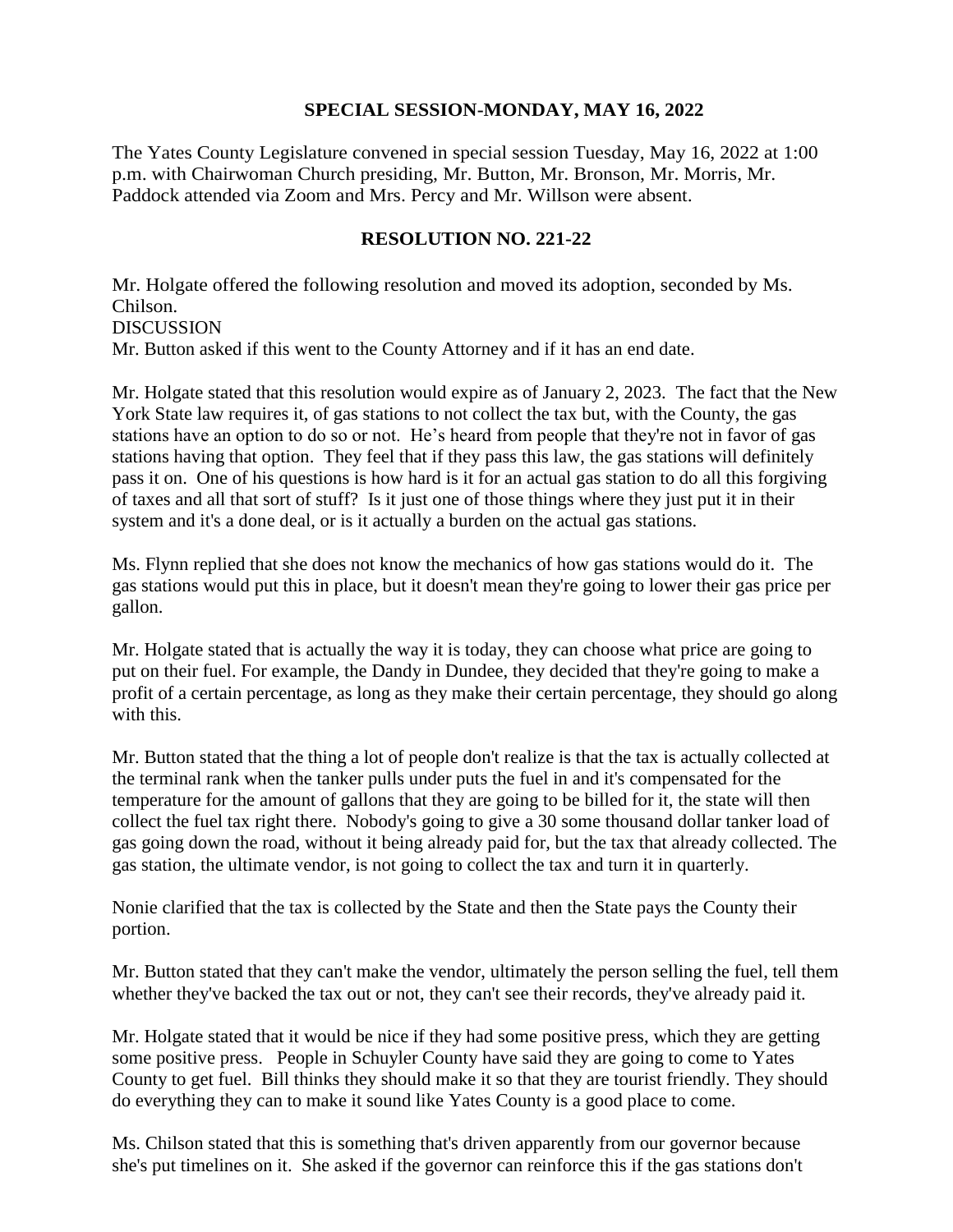follow through on their end and give the taxpayer that break. She thinks that the gas stations in Yates County are going to be compliant with it and if not, the people can always pick it, they can get their picket signs out and say the gas stations are gouging them as citizens and then the Legislature can do their part and contact the governor.

Mr. Jayne asked if it would include boat gas at the pumps on the marina. Dr. Cutler & Mr. Button stated that it would not.

Mr. Banach stated that he is conflicted on this whole thing. One of the problems is that he understands getting the press and where they are going to give their vacationers a break, but he gets the feeling that it's almost a feel good type of thing and he has never ever been in favor of feel good legislation. It leaves it up in the air for the gas companies and their prices have always been higher in Yates County. He doesn't think people will drive 12 miles to get gas, it would cost them more, and it doesn't make sense to him.

Mr. Killen stated that he thinks it is shameful, right now, what is going on with their energy policy for the federal level and the impact that it's having on everyone. It hurts across the board and the people with the least resources it hurts the worst because they still have to go to work, they still have to go buy groceries, and this inflation and cost is hurting everybody, and even though this is a small period of time and a finite window to do something to try and assist people. He think it's a benefit to their taxpayers in their Community and to the guests and visitors in their Community, and I think that it speaks clear. The policies are hurting people and they can give a little bit of break on their sales tax collection on gas, so that people can afford to go to work, afford to go get their medicine, or go do their shopping and not be scrimping and saving and counting every penny, it's a good thing.

Ms. Chilson stated it's not for a long period of time, they have an endpoint, so if it doesn't work it doesn't work they have learned a lesson, if it works they have given their tax payers and their citizens in their county a break. A well-deserved break, but much needed break, they're fighting to get formula for their babies.

Mr. Banach stated that the problem is everybody's assuming that this is going to be passed on and that's the problem that bothers him. He hopes it gets passed on, but with the shenanigans that they try to pull in Yates County every time they are five or six cents more a gallon than someplace else, he thinks what they'll do is put it in their pocket.

Mr. Harper stated that the tax on gas right now is 16 cents versus 8 cents a gallon doing this. He would think the gas station owners would take this to their advantage by wanting to pull in more customers. There are two different ways to get there, they can raise their price and sell to fewer or they can lower their price and attract a lot more, and maybe even make more money that way so hopefully they would go that route. He asked if they saw them not lowering prices to what they believe they should be, does this resolution have to run to the end, or is the legislature able to end this after a quarter.

Ms. Flynn stated that they could rescind the resolution if they didn't like the way it was progressing.

**RESOLUTION OF THE LEGISLATURE OF THE COUNTY OF YATES ELECTING A CENTS PER GALLON RATE OF SALES AND COMPENSATING USE TAXES ON MOTOR FUEL AND DIESEL MOTOR FUEL, IN LIEU OF THE PERCENTAGE RATE OF SUCH TAXES, PURSUANT TO THE AUTHORITY OF ARTICLE 29 OF THE TAX LAW OF THE STATE OF NEW YORK AND RESCINDING RESOLUTION NO. 220-22**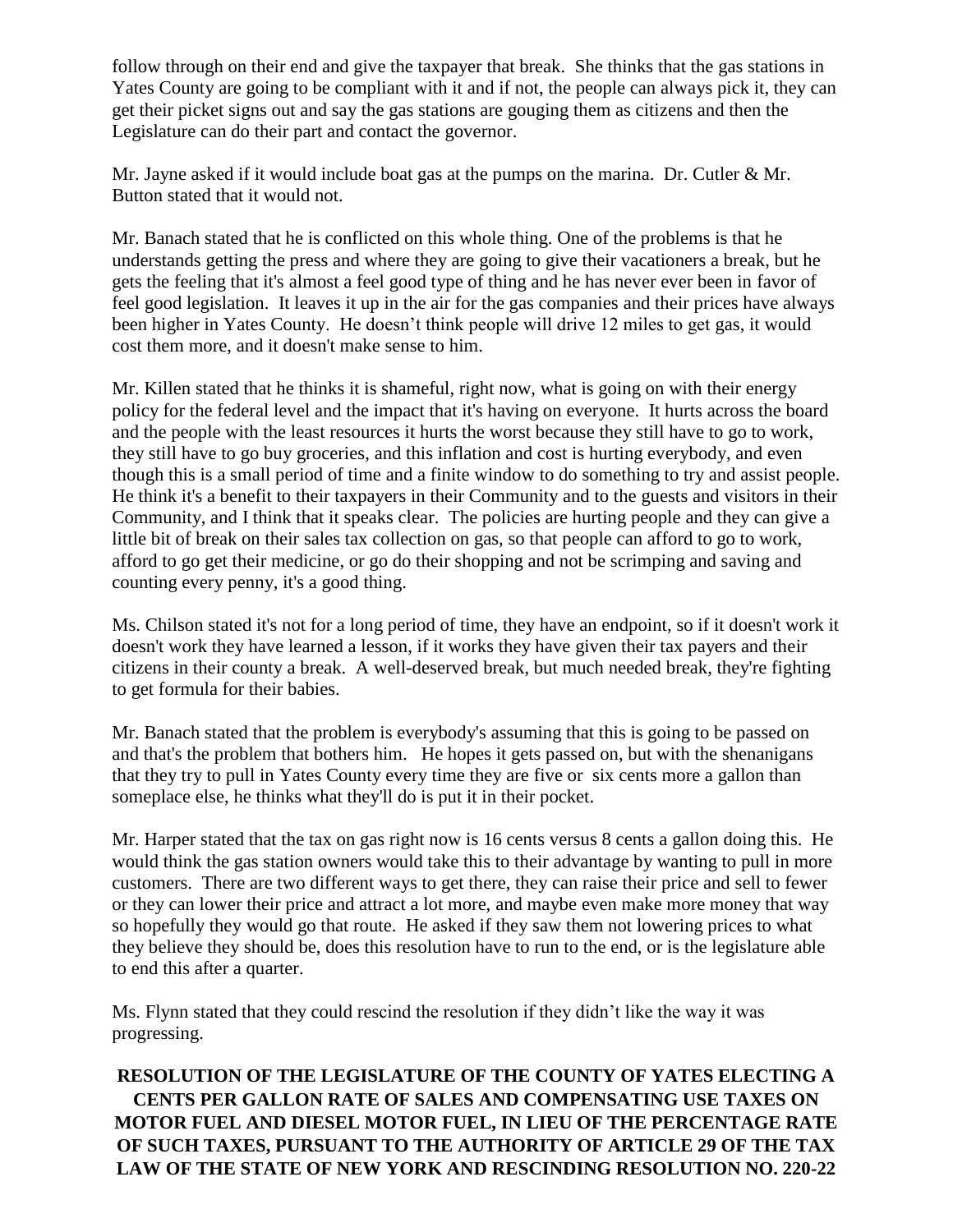WHEREAS, Resolution No. 220-22 "Resolution of the Legislature of the County of Yates Electing a Cents per Gallon Rate of Sales and Compensating Use Taxes on Motor Fuel and Diesel Motor Fuel, in Lieu of the Percentage Rate of Such Taxes, Pursuant to the Authority of Article 29 of the Tax Law of the State of New York" was adopted on 5/9/2022; and

WHEREAS, the expiration date of the resolution must be clearly defined; and

WHEREAS, Resolution No. 112-1967 adopted 3% County Wide Sales and Use Tax, in Yates County, effective March 1, 1968; and

WHERAS, Resolution No. 241-2003 requesting home rule legislation be passed by the Assembly in bill A5417-A and the Senate by bill S2478-A to amend the tax law in relation to the imposition by the County of an additional 1% on the county portion of the sales tax rate in Yates County; and

WHERAS, every three years a resolution must be passed by home rule enacting an extension of the additional 1% on the county portion of the sales tax rate in Yates County, the last one being Resolution No. 250-2020; and

WHEREAS, the County has the authority to elect a cents per gallon rate of sales and compensating use taxes on motor fuel and diesel motor fuel, in lieu of the percentage rate of such taxes, pursuant to the authority of Article 29 of the Tax Law of the State of New York; and

WHEREAS, The State Legislature recently passed Governor program bill S.8947/A.10079 that extends the certification period for local counties to elect to suspend certain taxes on motor fuel and diesel motor fuel and provide an expiration and repeal of such election;

NOW, THEREFORE, BE IT RESOLVED, notwithstanding any provision of this enactment to the contrary, in lieu of the percentage rate of sales and compensating use taxes imposed on receipts from the retail sale of and consideration given or contracted to be given for, or for the use of, motor fuel and diesel motor fuel, such taxes shall be imposed at a rate of cents per gallon of such motor fuel or diesel motor fuel, in the manner prescribed by subdivision (m) of section 1111 of the New York Tax Law, provided that, for the purposes of calculating the cents per gallon rate of tax, such receipts or consideration shall be limited to TWO (\$2.00) dollars per gallon of either such fuel. Provided that, if the average price of such fuels changes as described in such subdivision (m) of section 1111 of the Tax Law, the Commissioner of Taxation and Finance shall adjust the cents per gallon tax rate on such fuels in the manner prescribed in such subdivision (m) of section 1111 of the Tax Law; and be it further

RESOLVED, this resolution shall take effect June 1, 2022 and shall expire as of January 2, 2023; and be it further

RESOLVED, that Resolution No. 220-22 is hereby rescinded; and be it further

RESOLVED, that the Clerk of the Legislature is directed to transmit a certified copy of this resolution as adopted bearing the County's raised seal to Deborah Liebman, the Secretary of State, the State Comptroller, and the Yates County Clerk, within five days of enactment, pursuant to section 1210(d) of the Tax Law.